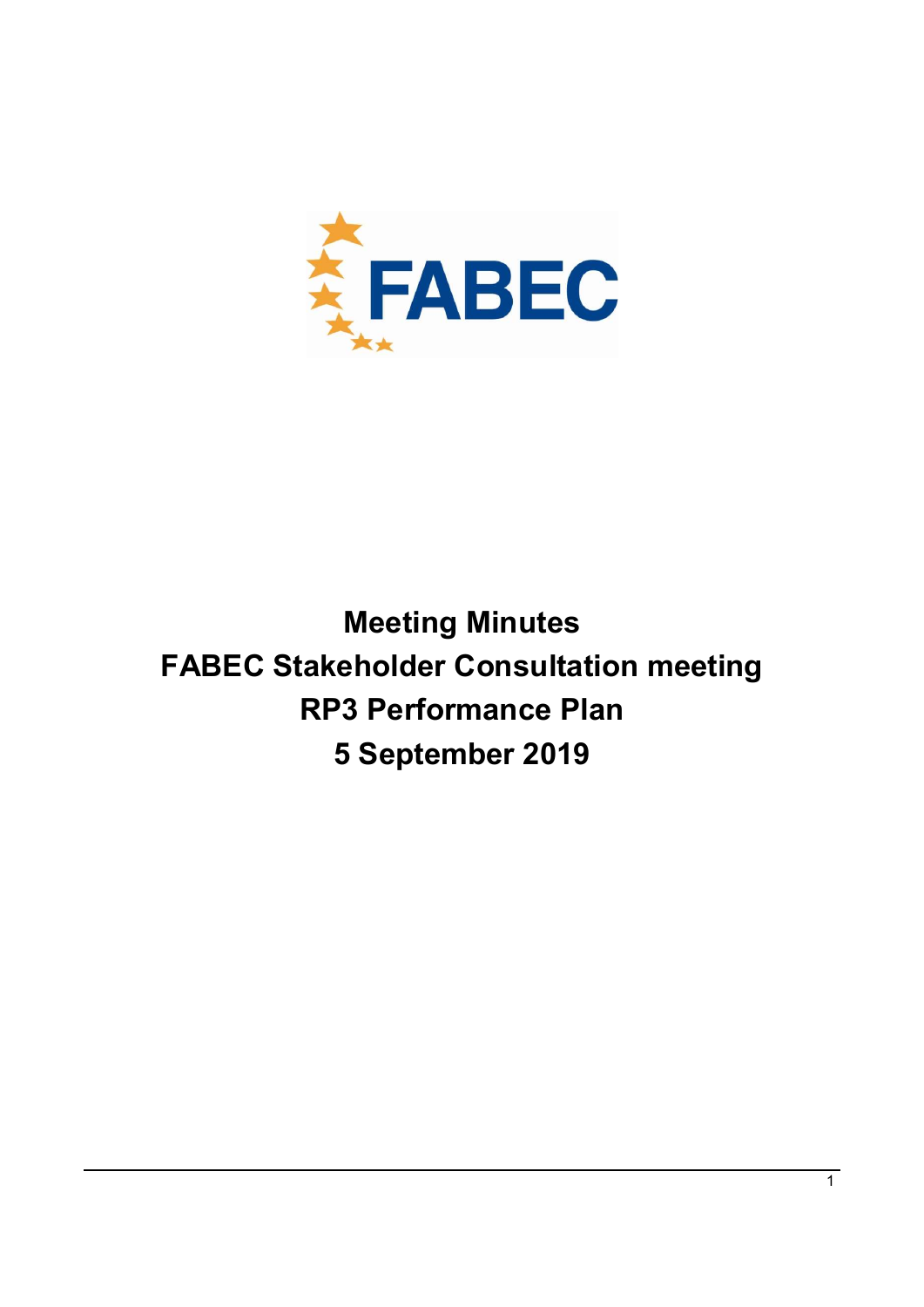### MEETING INFO

| <b>Meeting</b> : | FABEC RP3 Stakeholder<br>Consultation meeting | Host :    | LUXEMBURG CAA                     |
|------------------|-----------------------------------------------|-----------|-----------------------------------|
| Date – Time :    | 5 September 2019                              | Location: | Chambre de Commerce,<br>Luxemburg |

## DOCUMENT CHANGE RECORD

| <b>Version</b> | <b>■</b> Date | <b>Reason for changes</b>          | <b>Author of</b><br><b>changes</b> |
|----------------|---------------|------------------------------------|------------------------------------|
| 0.1            | 06.09.2019    | Initial draft                      | <b>Raimund Fridrich</b>            |
| 0.2            | 13.09.2019    | Incorporating findings FPC         | Ference van Ham                    |
| 1.0            | 27.09.2019    | Incorporating stakeholder comments |                                    |

Welcome - Pierre Jaeger, DGCA Luxembourg and President of FABEC Council (2019)

Pierre Jaeger welcomes the participants of the FABEC RP3 consultation meeting.

The purpose of the consultation meeting is to present the proposed FABEC performance targets for the RP3 period to the stakeholders. These proposed targets were developed by the FABEC NSAs and are presented to receive stakeholders' feedback. A final decision will be made on the FABEC targets in the coming weeks, and then the performance plan will be submitted to the European Commission before the end of September. The stakeholder consultation is an important part of the development of the final plan.

Earlier this year, the EU-wide targets for RP3 were adopted by the EU Member States in the Single Sky Committee. The FABEC states considered the agreed targets to be highly ambitious, but they were agreed because there is a need to maintain pressure on the different performance areas and in all parts of the network. But all parties involved – including the States, the Commission and the Network Manager – recognised that it would not be possible to meet the EU-wide targets in all Key Performance Areas and in all parts of the network. Local circumstances should play a clear role in the target setting, and in the evaluation of the targets.

The targets are fixed for a five year period, in a world and in an industry that is very dynamic. The world today looks quite different from what we were expecting when the RP2 plans were written in 2014. There is also no doubt that it will be different in 2024 from what we expect today. The targets of FABEC, and of all EU States, are based on assumptions such as traffic forecasts that can be very unpredictable in reality.

Agenda and objectives of the day – Ference van Ham, NL NSA, Chairman FPC (Financial and Performance Committee) responsible for the FABEC Performance Plan (FPP).

The consultation is based on a legal requirement (Article 10 (4) of Commission implementing regulation (EU) 2019/317 but is also considered good practice. Feedback will be considered for the proposal to be submitted to the EC. Focus today is on targets relating to safety, environment, en route capacity including the respective incentive scheme. The other targets (cost efficiency and terminal capacity) have already been consulted on national level and are not part of this consultation.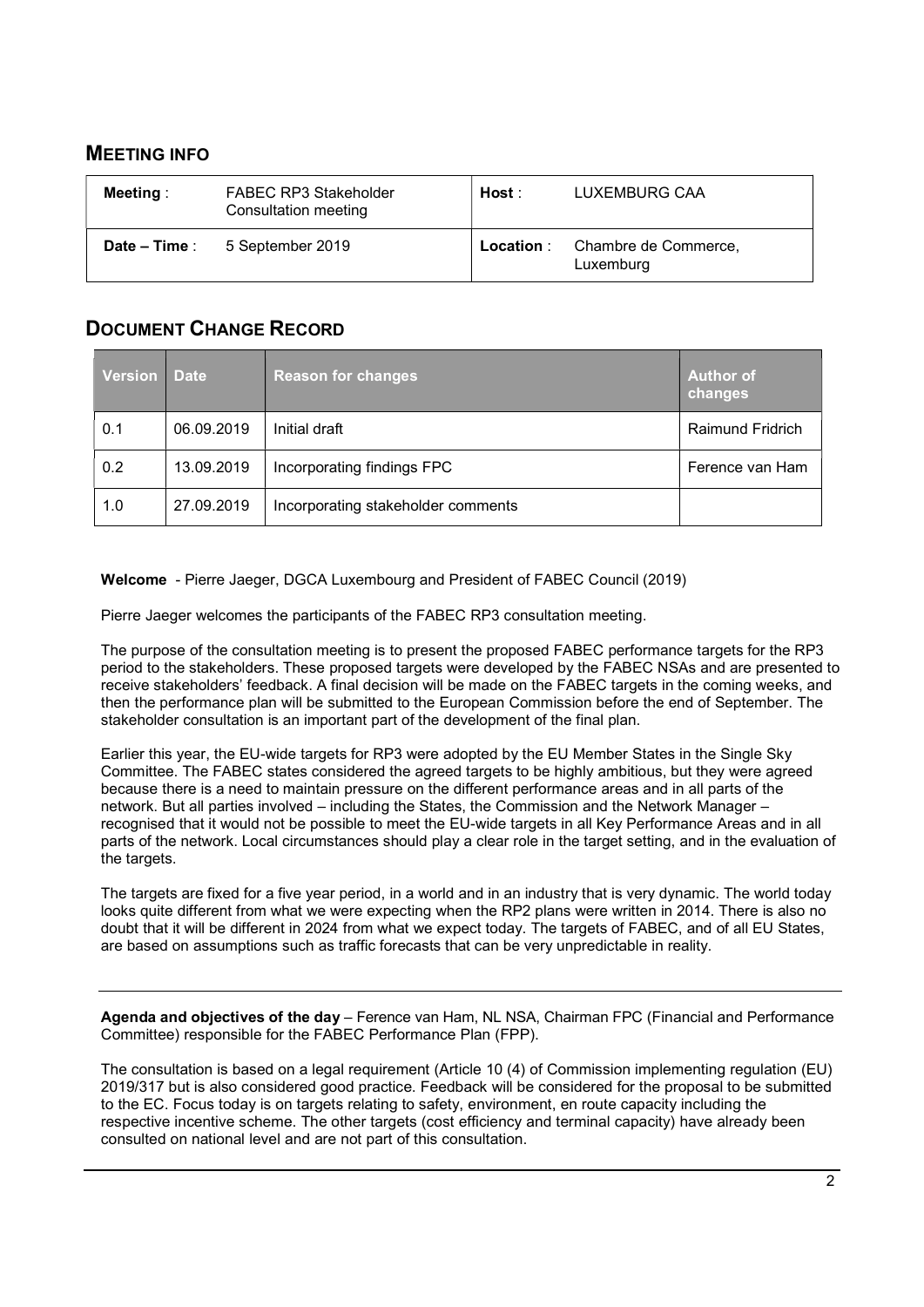The FABEC Council decided in December 2017 to maintain performance planning at FAB level. This is unique in Europe and expresses the strong belief that there is a benefit in a common plan. But coordination and cooperation doesn't mean that all activities are defined and executed together.

The FABEC Council has given its provisional approval to the targets presented today – pending stakeholder consultation.

Following this meeting, FABEC NSAs will consider stakeholder comments and if appropriate adapt the proposed targets which will then be proposed to the FABEC Council for final approval. Written inputs will also be considered if transmitted latest mid-week following this consultation meeting (11 September).

#### KPA Safety – Björn Schräder, LUX NSA, Member of FPC

Björn Schräder introduces the definition of the Safety KPI according to Annex 1, section 1, paragraph 1.1 of EU 2019/317.

Safety

The key performance indicator for safety is the Effectiveness of Safety Management (EoSM) achieved by the ANSPs. It is measured through a questionnaire, and based on the responses to this questionnaire, a level of A (lowest) to D (highest) is awarded to five management objectives: safety policy and objectives; safety risk management; safety assurance; safety promotion; and safety culture.

In line with the EU-wide safety target as set out in the Commission implementing decision 2019/903 of 29 May 2019, FABEC proposed a safety target for all FABEC ANSPs which is to achieve level D for safety risk management in 2024, and level C for all other objectives.

Today FABEC is very close to the target levels set for RP2. It is expected that the RP2 targets shall be achieved by end of the reference period in 2019.

Based on this it can be expected that FABEC can achieve the EU wide targets for RP3 by the end of 2024. NSAs supervise the RP3 performance permanently and can intervene if the RP3 targets' achievement is at risk. There are different measures put in place to achieve the safety performance targets.

There were no questions.

#### KPA Environment – Mathias Schallnus, GE NSA, Member of FPC

The key performance indicator for environment is horizontal flight efficiency (KEA): the comparison between the length of the en route part of the actual trajectory derived from surveillance data and the achieved distance, measured as the average extra distance flown (as a percentage = flight inefficiency) (per flight in en route EU airspace).

The following table presents the reference values calculated by the Network Manager as the expected contribution of FABEC to the EU-wide targets as set by the Commission implementing decision 2019/903 as well as the proposed FABEC targets.

|                     | 2020  | 2021  | 2022  | 2023  | 2024  |
|---------------------|-------|-------|-------|-------|-------|
| Reference value     | 2.90% | 2,83% | 2.75% | 2,75% | 75%   |
| <b>FABEC</b> target | 3,25% | 3,25% | 3.25% | 3.15% | 3,00% |

Though consistency between the RV and the local target is assessed by the European Commission by a mere comparison between these two values, local circumstances shall be taken into account. They are applicable when there are clear indications that the capacity situation in the respective areas will improve. (SSC 71 EC Statement).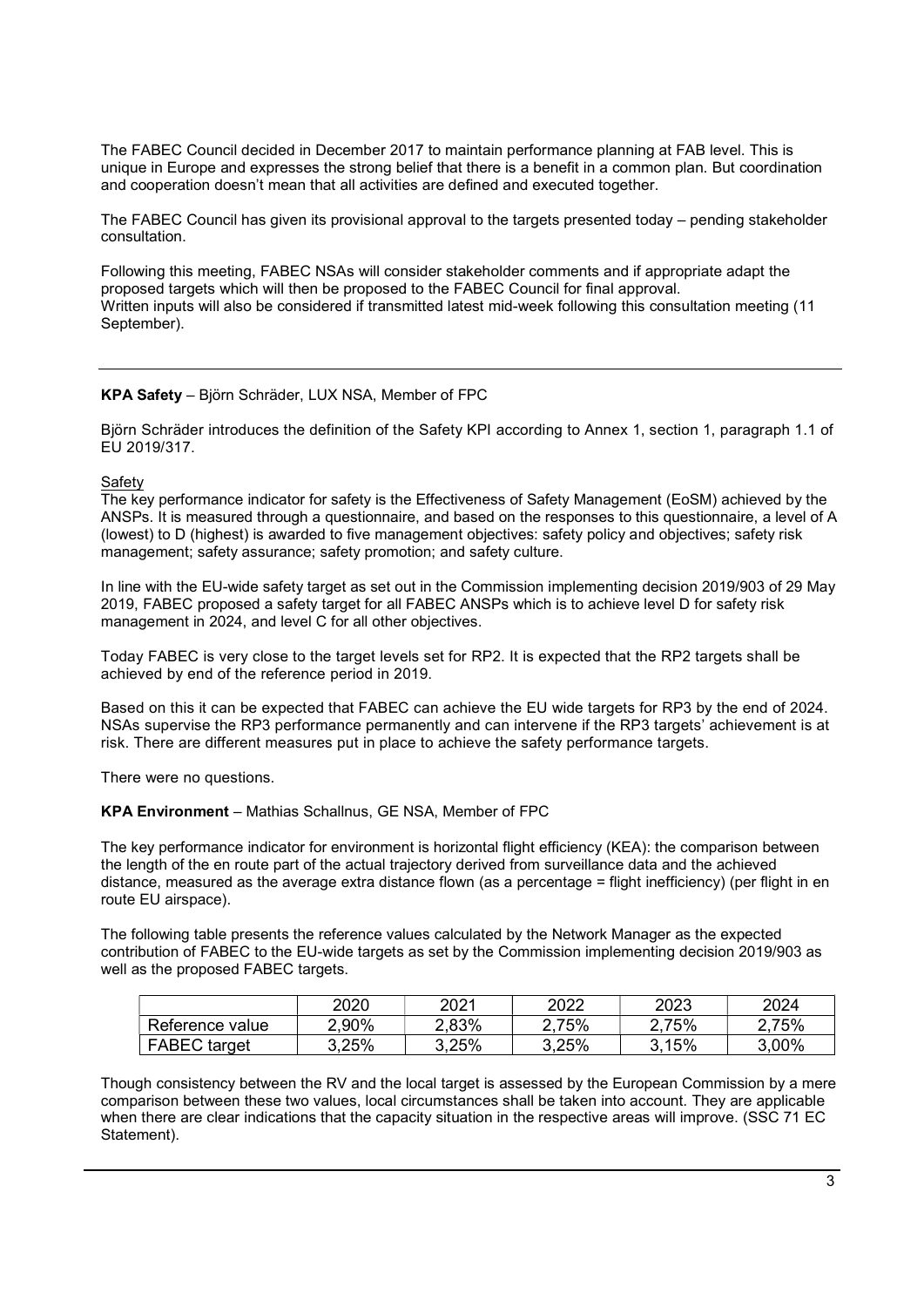In the appreciation of the NSAs such circumstances apply to FABEC.

Thus, the deviation of FABEC environment targets with reference values can be explained by the proven interdependency between HFE and delay as measured by the capacity target. The development of the environment target is consistent with the development of the capacity target.

First analyses tend to demonstrate that eNM measures impacting the summer traffic 2019 by re-routing traffic out of congested airspace had a positive effect on capacity but a negative one on environment. Additional uncontrollable factors (for ANSPs) and interdependencies exist (weather, military activities, financially optimized flight plan and trajectory planning by airlines, etc.).

Several projects, foremost the FRA which shall be implemented in the whole of FABEC by end 2024, will have a positive impact on HFE. Additionally, some other initiatives, notable the FABEC/NM Airspace Design Co-ordination Group (ADCG) will help to improve the airspace structure over RP3 and beyond.

All things considered, the FABEC States propose targets which are less constringent than the relevant FABEC reference values as calculated by the NM but which are considered to be admissible due to the considerable project pipeline which will improve HFE directly and via improving capacity during and beyond RP3.

#### Questions:

| Main issues: | AO <sub>s</sub>                             | <b>FABEC</b>                                          |
|--------------|---------------------------------------------|-------------------------------------------------------|
|              | Airlines consider that the proposed         | There is a lot of uncertainty in the system. Traffic  |
|              | values are not challenging enough and       | flows, traffic numbers, weather, MIL activities, etc. |
|              | that they don't reflect the investments     | are largely uncontrollable by ANSPs. The proposed     |
|              | which should have been made by              | HFE targets are based on historical data and do not   |
|              | ANSP <sub>s</sub>                           | only reflect the situation of the last two months.    |
|              | <b>HFF</b><br>should<br><b>The</b><br>value | be   This needs to be evaluated throughout RP3. It is |
|              | complemented by a VFE value which           | obvious that environmental performance is one of      |
|              | similarly important to measure<br>IS        | the major challenges for the industry in the future.  |
|              | environmental performance.                  |                                                       |

#### Discussion in detail:

LHG: Some of the measures quoted to improve the mid- to long term environmental performance are questionable, e.g. Berlin airport or a  $3<sup>rd</sup>$  runway in Munich in 2023. LHG asks to make sure to invest the resources where they are needed.

Mathias Schallnus, GE NSA: They are mentioned because they are in the formal planning.

LHG: The eNM measures have a huge effect from an ecological point of view. Delay went down but all extra costs due to flight inefficiency are on the airlines. He asks how big the impact of the uncontrollable aspects is on the environmental performance. How big will the impact be of the eNM/S measures?

PMG (FABEC ANSPs): explains that it is not clear how the NM calculates the reference values and how they are split between factors ANSPs can control and others which they cannot control. What ANSPs can control are routes but they cannot control how they are used. Circumnavigations are a huge challenge. We are sensible to all external factors. Targets as proposed are challenging and FABEC ANSPs have no reason to believe that they can improve based on what we know today. Overall we have an environmental efficiency of on average over 95% which is a good value. A big issue with this indicator is that because of the overlapping influences of various factors it is impossible to determine the isolated cause and effect based on empirical data.

MetAlliance: Weather and climate change will have a growing impact on aviation. There are long-lasting positive or negative weather phenomena which cannot be predicted on a year to year basis and which did not occur in the past. Vertical flight efficiency could have the same importance as Horizontal flight efficiency to measure environmental impact. The optimal altitude should be part of it. The choice of KPIs thus has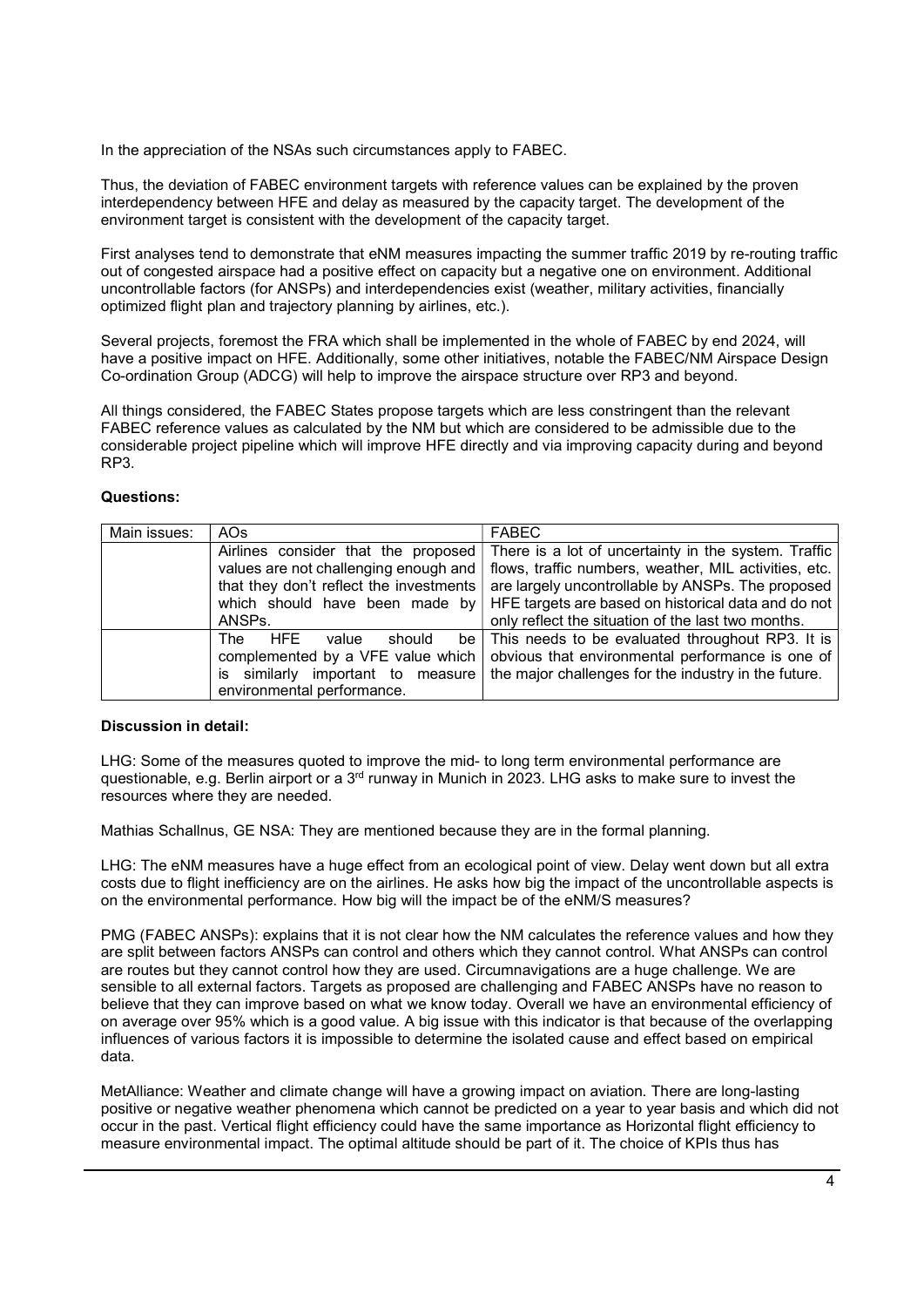sometimes unwanted effects.

Mathias Schallnus, GE NSA: VFE will not be introduced during RP3 but will be monitored if there is a trend. If relevant it will be discussed in the light of SES 3.

A4E: Supports VFE as an indicator. A4E does not understand the statement that eNM measures are unpredictable. Eurocontrol says that they are well coordinated with ANSPs and thus presumes that they are predictable. The consequences are known according to ECTL. If there is an issue with communication the NM process needs to be reviewed.

PMG: RAD measures were negotiated and coordinated. The impact is to be seen and experienced and evaluated. We have to see how AUs react to the measures and if the impact intended happens. In case of a lack of positive effect, eNM/S19 measures were immediately suspended. It is an iterative process. We speak about 2019 and we don't have any clarity about future RAD restrictions or other summer measures. We don't know for RP3 what traffic levels to expect at which location, thus what measures become necessary, and what the impact on delay will be.

Mathias Schallnus, GE NSA: There is a correlation between delays and HFE. In 2021 capacity improvements should start. However, we don't know how the positive effects will happen. Prediction is difficult.

LHG: what about the Airspace Architecture 2035 Study and the transition plan? What will be the impact?

MUAC: ECTL predicts based on expectations. Reality is different. Filed FLP and real trajectory is different. Targets only look into filed flight plans. There is a huge difference between KEP (performance indicator flight trajectory as planned) and KEA.

Ryanair: Does not understand why the proposed targets are below the reference values. AOs have paid for investments into performance improvements of ANSPs and don't see these improvements in the proposed plan.

Mathias Schallnus; GE NSA: Reference value we received from NM in July. Calculation is not known to us. In the understanding of the States it is more important for AO that delays are mitigated rather than that the HFE value is strict. It is in the interest of AO to have more on time performance.

LHG: LH invested a lot to bring more buffer into the system. It is too expensive. There should be a balance between being on time, environment (flight efficiency) and the cost-efficiency. LH is more and more faced with questions concerning CO2 burn. What kind of signal do we give to the world? We really need a balance.

DFS: we have to focus on capacity first, this leads to better (higher) flight profiles. DFS improved the situation already. We received positive feedback.

MUAC: our airspace is most congested area in Europe. There are also many military zones. Our airspace is coming under increasing pressure by both civ and mil traffic. We will not be able to improve in the next years. It is a scarce resource. We can't buy extra airspace.

KPA Capacity – Stéphane Lafourcade, FR NSA (member of FPC)

The key performance target for capacity is en route ATFM delay, measured as the average en route delay (in minutes) per flight in en route EU airspace. The following table presents the proposed FABEC capacity targets. It also presents the reference values which indicate the expected contribution of FABEC to the EU wide target.

|                     | 2020 | 2021 | 2022      | 2023        | 2024    |
|---------------------|------|------|-----------|-------------|---------|
| Reference value     | ,69  | 0.68 | 51<br>∪.∪ | ດ ລອ<br>v.v | 0.36    |
| <b>FABEC</b> target | .45  | 3,88 | 3.61      | .19<br>⌒    | 70<br>. |

EU wide capacity performance targets were communicated by the Commission implementing decision (EU)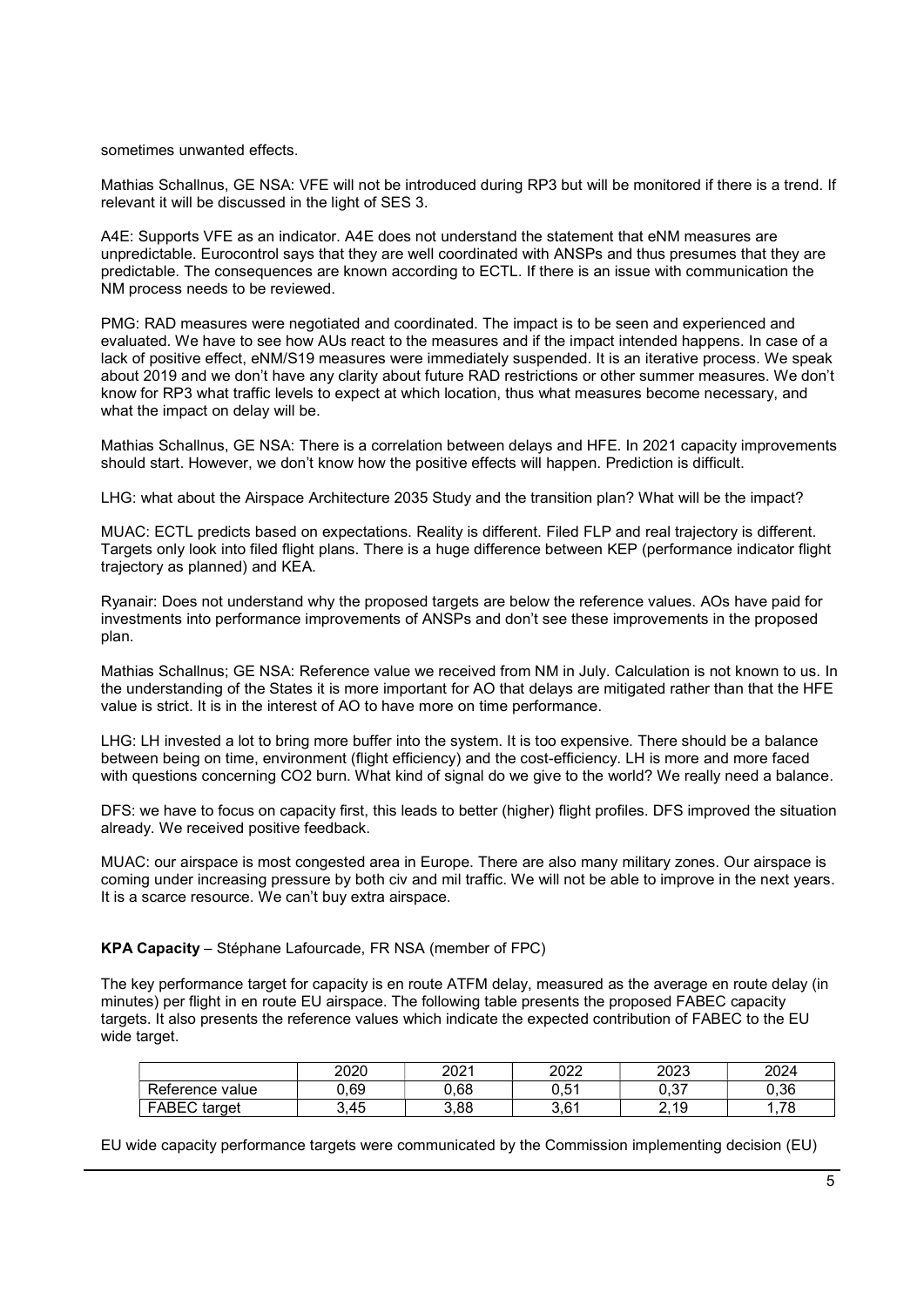2019/903 on 29 May 2019. On this basis, NM issued as a break down reference values (RV) for FABEC and the individual ANSPs. The same statement as before applies for the performance targets: local circumstances shall be taken into account by the EC. They are taken into consideration "provided that there is a clear indication that the capacity situation in those areas will improve."

Proposed targets represent an improvement from current performance forecast made by the NM, while recognising that the measures required to deliver this improvement will take time to materialise. Indeed, towards the end of RP3, the proposed targets are significantly more ambitious than the delay forecast in the Network Operations Plan. Further improvements are planned to be delivered beyond RP3.

A look back at RP2 shows that 10 FABEC ACCs (out of 14) are in the top 20 delay hotspots. During RP2 delays have considerably increased. This can be explained by several factors, many of which are outside of managerial control of ANSPs (e.g. traffic increase of 12%, traffic volatility, weather impact).

There is a big capacity challenge ahead of us. Traffic is expected to continue to increase in RP3. Many initiatives to enhance capacity are already launched but take time to deliver benefits. NOP contains full set of measures to increase capacity. Three levels are to be addressed: tech, HR, network. New system will be implemented but it is equally to be considered that the introduction of such new ATM systems delivering more capacity means a temporary increase of delays. Regarding staff issues mitigation, as an example: DSNA and DFS recruit more than 100 ATCOs per year. Training time might be reduced with intermediate qualifications and sectorless training. At network level eNM measures and NM-FABEC collaboration to deliver a new FABEC airspace design should also increase capacity.

Overall there are major uncertainties for NSAs when setting targets. Traffic forecast reliability and higher volatility is one of the main ones, but eNM measures are uncertain too. They needs acceptance from all stakeholders and the effects are not all positive, for example regarding environment. Therefore it is uncertain to anticipate future eNM summer plans and their impact.

Social agreement for measures is needed. Negotiations are still ahead of us. Additional ATCO hiring, more flexible rostering or new working arrangements cannot be implemented without the agreement of all stakeholders. All implementations are challenging. All uncertainties need to be taken into account.

The FABEC States consider that proposed targets, which are set below current FABEC NOP forecasts for 2024, are challenging for major FABEC ANSPs. They provide a 50% delay reduction between 2022 and 2024 mainly by implementing new ATM systems and hiring ATCOs. They do not include a buffer for disruptions which are outside managerial control. It has also to be mentioned that there is a strong need to continue cooperation with NM beyond 2020 if we want the targets to remain achievable.

#### Questions:

| Main issues: | AOs                                                                                                                                                                                                                                                    | <b>FABEC</b>                                                                                                                                                                                                                                                          |
|--------------|--------------------------------------------------------------------------------------------------------------------------------------------------------------------------------------------------------------------------------------------------------|-----------------------------------------------------------------------------------------------------------------------------------------------------------------------------------------------------------------------------------------------------------------------|
|              | The ambition level is considered too<br>low particularly in the light of recent<br>traffic evolutions which tend to show<br>a downturn in growth. The targets will<br>therefore be easily met and no real<br>changes to the system can be<br>expected. | The proposed targets are based on historical and on<br>official figures. This is the only admissible approach<br>for now since we have no clear view yet on how the<br>improvements over the summer 2019 can be<br>explained and if there really is a trend downturn. |
|              | No value for money.                                                                                                                                                                                                                                    | We base our targets on what we find in the NOP and<br>STATFOR and ANSP expertise. We need more<br>detailed information on the real planning of the AOs                                                                                                                |

#### Discussion in detail:

MetAlliance: setting targets for average delay minutes is hiding the real issue: 10% of days in a year are probably responsible for most delays throughout the year. Response is not linear. We need to think outside of the box. The whole aviation system needs to be taken into account. It has to been seen in a holistic way. If you want to cover crazy peaks in demand, price the timing. Steer the end users this way. You can not hire ATCOs for ten weeks a year.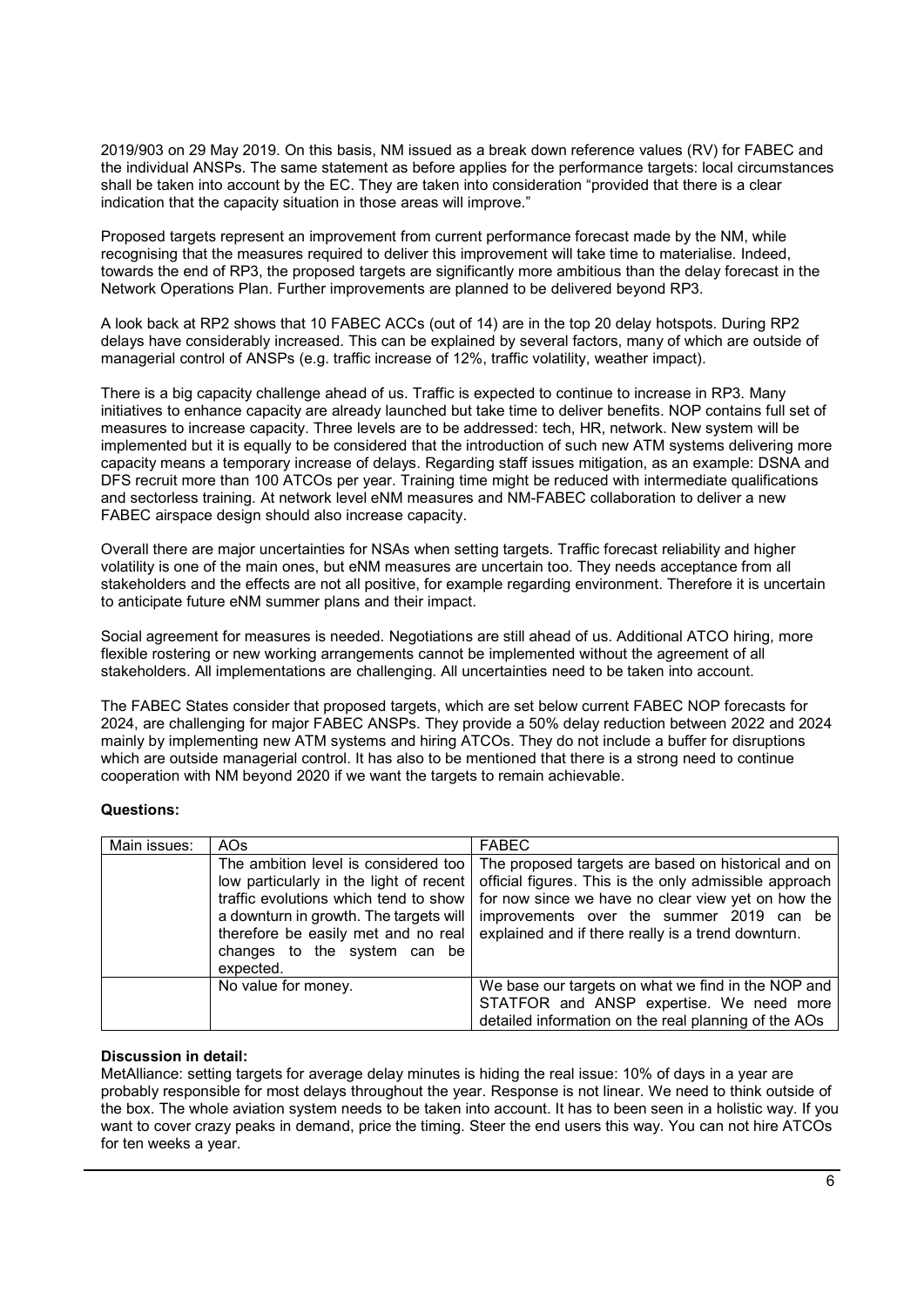Stéphane Lafourcade, FR NSA: We have to act within the current regulation and the available data. One could even identify few sectors which produce most of the delays. Average delay as an indicator does not provide a clear and full picture but it is the only indicator which is legally binding and is well known and understandable. Some stakeholders started working on alternative indicators (capacity) but it did not materialize. It is true that there is a discrepancy between what the KPI shows and the local operational world.

A4E: peak pricing is not acceptedable in a system when there is buffer. Today, the available capacity is below the possible/physical capacity of the airspace (which is what airlines have paid for). Why are not the actual figures (summer 2019) taken into account for the capacity targets? Even if you take a safety margin of 50%, on top of the real values you don't reach the figures suggested for RP3.

Stéphane Lafourcade, FR NSA: We don't know today why we have such low delay figures this summer. We lack analysis of current figures. This cannot be taken as a basis therefore. The only info available we have regarding historical and future trends and forecast is Statfor, NM forecast and ANSP initiatives. We don't know if eNM will be prolonged. We need to commit on targets we are responsible for.

A4E: there is a lack of consistency between environment and capacity KPIs assumptions. Either you take the actual figures or current achievements because you understand them or you don't take them because the analysis is missing. A consistent approach when setting targets is required.

Stéphane Lafourcade, FR NSA: regarding environment the NM indication for RV setting was to take the current achievement and then lower them with 0.5 – 0.55% to set the RP3 targets.

LHG: The proposed targets are shocking. Many possible negatives and uncertainties are incorporated but the positives are not included (especially deriving from the NM). There is a downturn at the moment, traffic clearly slows down. The delay numbers are lower today (clearly in Germany). Difficulties are no longer in the airspace of FABEC but have shifted to the east of Europe (Vienna, Budapest,…). The NM pushing routes out of the FABEC area had impact on Poland and Czech Republic but not to the South East (different stream of traffic).

PMG: What do we want to achieve with the current targets? We want to improve service quality. We derive a trend by looking at historical figures. The NM has the full picture. A target is set by deriving a forecast from historical data, but not just from the last two month. We have a big cloud of uncertainty. This makes it difficult for ANSPs. NM has calculated based on real figures. At the moment we are below their recommendations. We don't understand this. We need to try to understand what happened in the last 2 months. Is it e.g. the US-China crisis? Only after understanding the change of June and July the targets can be determined. To set targets for RP3 we need more solid ground than just looking at summer 2019.

IATA: We challenge the assumptions which were presented. They are within the boundary of the highest traffic forecast. Since 2012 we had a 12% increase in traffic but 288% increase of delay (intermediate PRB report of the day before). Especially FABEC (as a FAB) is the highest contributor to delays.

LHG: We are spending a billion Euro in the FABEC area and we really see nothing being delivered.

LHG: Does not understand how FABEC gets to the numbers. It is difficult to accept them. Reality shows a different picture now. Traffic increase is likely to slow down even more next year. Delay forecast is way above. Where is the effect of the measures airlines and ANSPs are taking? The target is not ambitious enough and not based on the new reality.

Ryanair: Have FABEC measures been communicated to NM? The targets should be realigned.

PMG: We have to take into account (from a scientific point of view) what has happened in the past. The impact of measures is difficult to calculate. New staff will only materialize in 2-3 years. The capacity available in the first two years of RP3 is to a great extent already determined by the decisions already made. Use of delay targets is determined by the decisions taken in the past. Coming from the last 2 years, the proposed targets represent a very demanding level of delay in light of the traffic increase, the unpredicted flow shifts and the saturation level of some ACCs. We struggle with volatility, etc. We don't know how the delays outside the FABEC area related eNM measures may be attributed/ redistributed in the post-ops process or whether the traffic rerouted will flow back to us or not.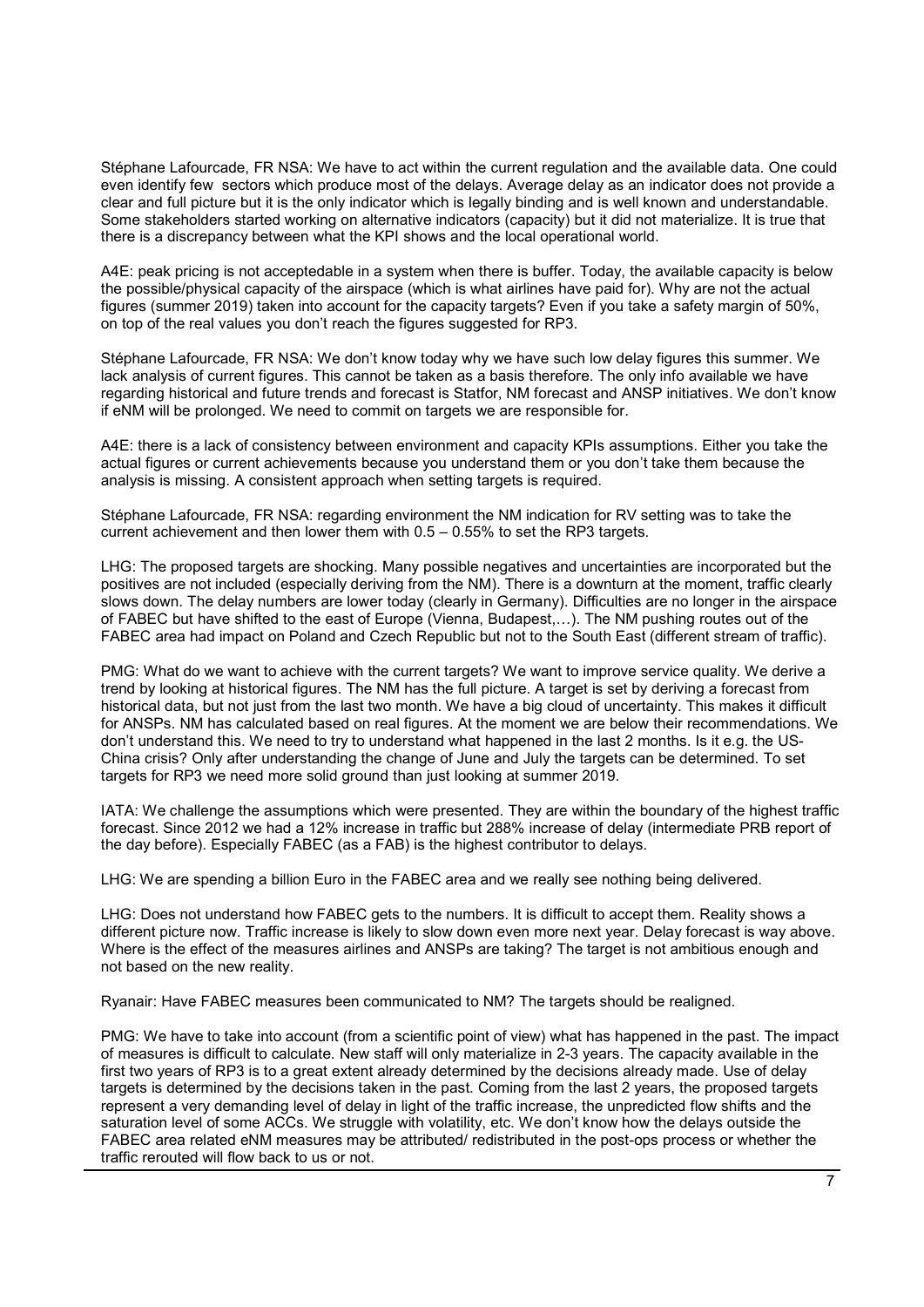Ference van Ham, CM FPC: Since this is a consultation, FABEC NSAs are not here to defend targets at all cost. However, we will also not commit to any changes today. Our aim is to listen to you and consider what it means. We had discussions about what the current situation means for us. The lower delays this summer come as a surprise. We are not sure what the underlying causes are that have led to the current situation. But FABEC States cannot adapt target according to short term variations of delays.

LHG: All AOs are in deep sorrow on what we see. The cost to AO to stabilize the system with additional aircraft cannot be borne indefinitely. We need a better working industry not in 10 years from now but earlier.

IATA: Also RP2 was considered as a transitional plan. We don't see that. In 2016 we identified already that there was a lack of ATCOs. Germany has spent 1 billion on CAPEX. In Karlsruhe there is no traffic increase. The cost of delays only for Karlsruhe is over 500 M€. We as AO cannot accept the plan under these circumstances. How can we rely on the input for RP3? In the last 28 consultations it is always the same: we need more ATCOs, more investments, more capacity. But we don't see any value for that cost, even when the Commission already relaxed the targets. It is very difficult for the AU that finance this to realize not getting the agreed level of service delivery. It seems we are never going to get it. This is a fundamental question. How can we rely on the inputs?

DFS: We reduced our staffing due to financial pressure. We exceeded what we did and have now a staffing issue. We need to know better what our customers are doing. Over recent months, we expected a traffic increase of 3% but the reality is only 1%. This helps us but is at the same time a sign of the volatility we have to cope with. But for the target setting we only have the NOP as baseline, these are our official figures. We have to develop our targets and plans based on this. We don't receive new or different figures from the customers and cannot adapt our planning due to this. We have learnt a lot in RP2. We balanced the KPAs for RP3 considering the inputs of our customers.

PMG: More accommodation of traffic is more revenue gain for the AOs. ANSPs are not getting back any of this.

LHG: With the traffic sharing mechanism, ANSPs also received a fair share of the benefits of traffic growth.

#### Information on Cost-efficiency at FABEC level – Ana Salas, CH NSA, Member FPC

There will not be any discussion of the cost-efficiency target due to the fact that this was already consulted at national level. RP3 is a period with major developments planned in the main pillars of ANS (airspace, technology, airport, institutional, etc.). Implementation of new ATM systems or upgrades of legacy systems will take place during RP3. Benefits will be visible in RP3 and RP4.

#### FABEC Financial Incentive Scheme - Jean-Jacques Blanchard, FR NSA, Member of FPC

The main elements of the proposed FABEC en route capacity incentive scheme for RP3 are:

- Performance at FABEC level creates a trigger for awarding a bonus or a penalty.
- In case of bonus or penalty at FABEC level, only ANSPs which have respectively performed better or worse than their contribution are eligible for a bonus or a penalty.
- The amount of the bonus or penalty for an individual ANSP is determined through local parameters.
- The incentive scheme will only be linked to the delays that are under the influence of ANSPs (e.g. due to lack of staffing) and not to delays due to other causes (e.g. weather, industrial action).
- Bonus and penalty will be symmetrical around the pivot value.
- The maximum bonus and penalty will be set at 0.5% of determined costs.
- The dead band in which no bonus nor penalty is defined will be set as wide as possible at FABEC level, in recognition of the volatile nature of performance at current delay levels; the dead band for ANSPs will be set by the relevant NSA(s).

The pivot value will be updated yearly by taking into consideration the annual trend of the reference value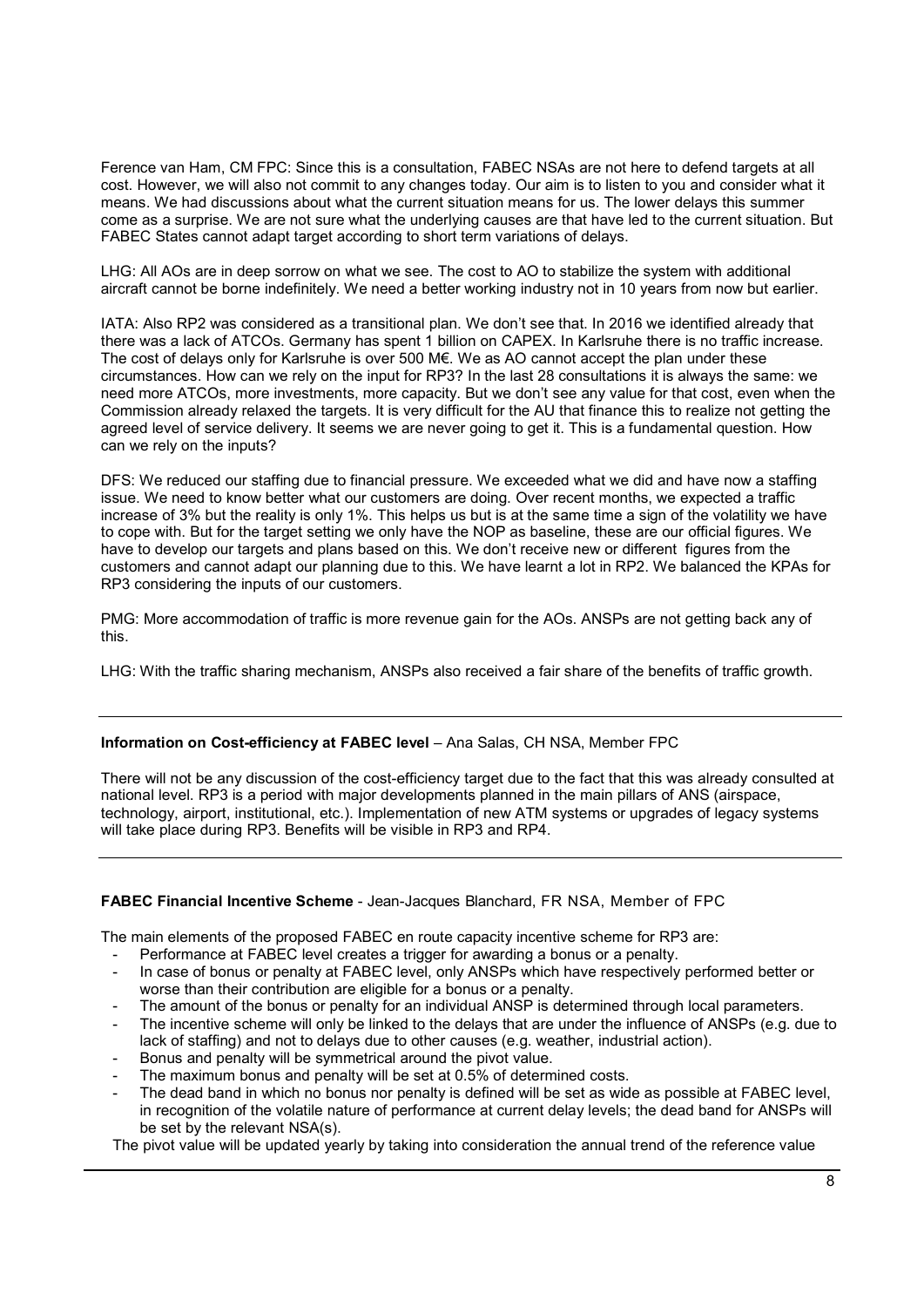which is available in the NOP release from November year n-1.

#### Questions:

| Main issues: | AOs                                | <b>FABEC</b>                            |
|--------------|------------------------------------|-----------------------------------------|
|              | AOs question the fact that there   | FABEC needs stability and the           |
|              | should be a bonus for what they    | proposed system brings this             |
|              | consider not<br>good enough        | stability since it is very close to the |
|              | performance. Since the proposed    | one applied in RP2. It is a             |
|              | target values are low every slight | symmetrical system since to             |
|              | improvement would entitle ANSPs    | incentivize for good performance        |
|              | to a bonus.                        | pushed the ANSPs to make an             |
|              | Such a system should also take     | effort. A pure malus system would       |
|              | into account the risk borne by the | not achieve what is expected in         |
|              | ANSPs. They consider that ANSPs    | terms of balanced approach.             |
|              | don't carry any risk under the     |                                         |
|              | proposed targets.                  |                                         |

#### Discussion in detail:

LHG: Bonus/malus scheme is in itself not a good idea. We don't understand that if you perform a little better than what is proposed you would receive a bonus. We think that we should only have a malus scheme to safeguard for poor performance.

Jean-Jacques Blanchard, FR NSA: We want continuity for FABEC. We set up the parameters to keep the symmetrical approach. We don't think that only penalising serves the purpose of improving performance.

A4E: The incentive scheme should reflect the risks. We don't see any risks but only a reassurance of all unknowns for ANSPs. What is the risk left for ANSPs? For what do you need a bonus if you have covered every risk for ANSPs by including and increasing the target value? You should not get a bonus for just doing your job.

Jean-Jacques Blanchard, FR NSA: Incentive scheme is mandatory, it is part of the regulation. We based it also on the past taking into account the RP2 lessons learnt as we don't know what will happen in the future.

A4E: The symmetrical bonus /malus scheme would suppose that the risk is also shared equally. The discussions and clarifications around the target value show that airlines carry 80% of risk. So it should be asymmetric. This approach is therefore not fair. It doesn't reflect the risk sharing.

LHG: Pivot value is not important. What is the baseline? In my company the goals are set for me in order to get a bonus. The customer should set the baseline.

IATA: The targets are based on not achieving the NM target values. We don't understand the pivot values going up and down. Why are we jumping around when we should have more stability in the system with the money put into the system (better technology, more ATCOs). We reward worse behaviour.

Jean-Jacques Blanchard, FR NSA: The breakdown of FABEC capacity targets per ANSP is only an input for the FABEC incentive scheme which is based on the pivot values. The variation of pivot values depends on the evolution of the FABEC capacity targets and its breakdown per ANSP. Figures maybe need more explanation.

LHG: FABEC is only continuing what was proposed 5 years ago. This shows that there is no flexibility in the system. 5 years ago we did not have the same problems. We cannot understand that FABEC continues with a system that does not look into the actual situation. This is the worst situation that you propose. How shall we communicate this to our customers? How can we present this to our management board?

Jean-Jacques Blanchard, FR NSA: Flexibility: 5 years ago we presented RP2 FABEC incentive scheme in compliance with the regulation. This was accepted at the time by the European commission. We apply again what the current regulation requests and allows.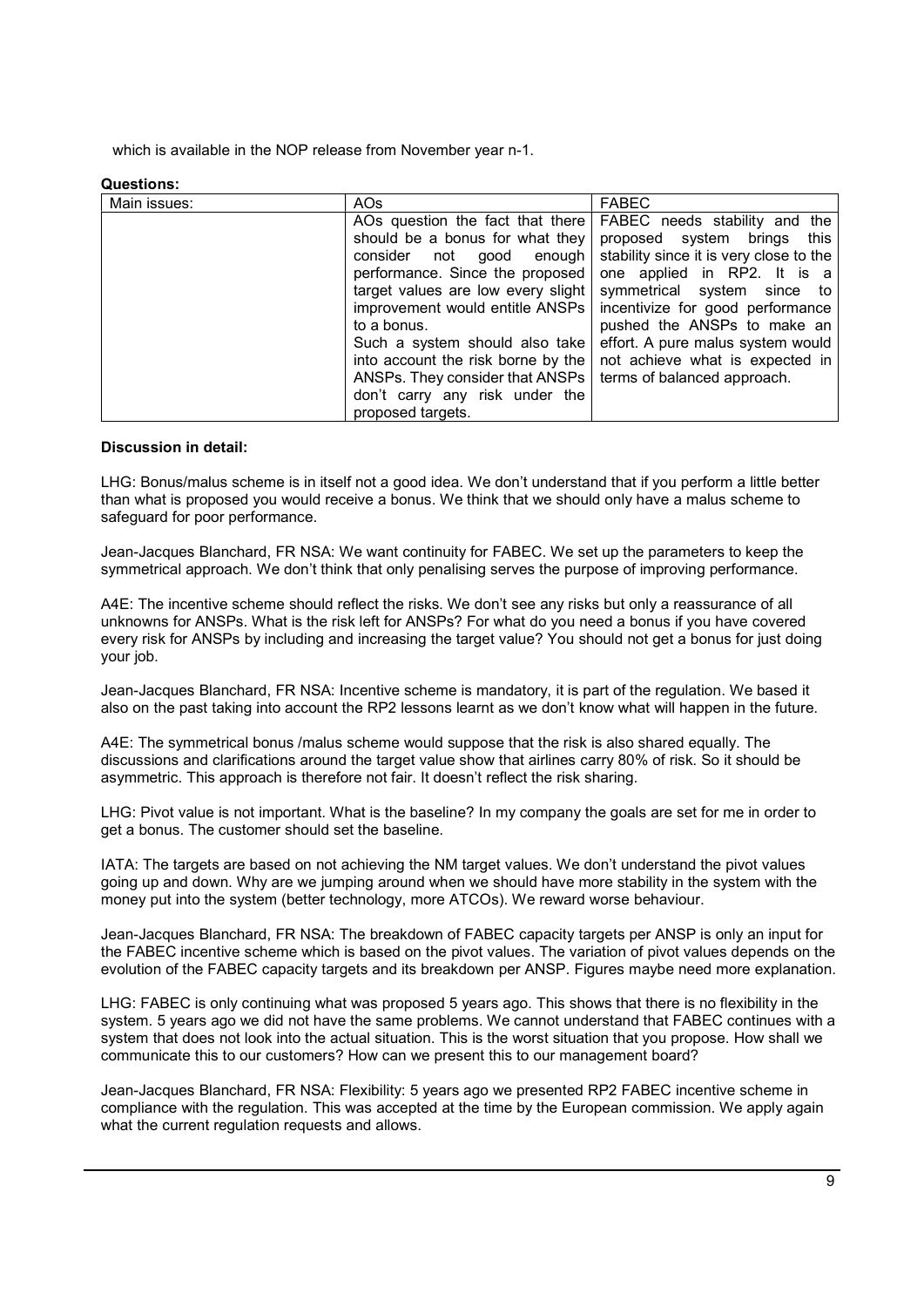#### Stakeholder presentations:

Thomas Hellbach, CM PMG for FABEC ANSPs:

The EU-wide targets were calculated as theoretical economic optimum between cost of delay and costs for capacity. They were broken down to become the RP2 Reference values, which were enforced as pure topdown FAB/national targets. Interdependencies across KPAs, the real influence of ANSPs on the indicators and local circumstances were not taken into account. Targets were set firmly for 5 years assuming a sufficient accuracy of the forecasts.

ANSPs see a deterioration of delay (en route average delay per movement) due to: Insufficient coordination between the NM, the ANSPs and the AOs on the traffic development (be it long term or from one season to the other), no reliable traffic forecast (magnitude and location), increased traffic volatility (geopolitical events, better (more dynamic) ad-hoc flight planning) and cost pressure, difficult/impossible to withhold sufficient capacity buffers.

The HFE stagnated because the 2018/2019 summer RAD measures to mitigate delay include horizontal reroutings, the share of overflights changed, data plot density changed and difference between shortest route (measured) and cheapest route (flown).

Volatility is a real challenge and cannot be denied. It makes all planning extremely difficult or almost impossible: Volatility can have numerous facets. An example of Maastricht ACC shows how even usually good delay performers had to struggle in RP2 with the volatility challenges of shifting traffic demand. The problems prevail, regularly consume present staff buffers and are in particular striking at those ACCs operating at the edge of traffic saturation like Karlsruhe and Marseille.

FABEC ANSPs consider the selection of indicators and the incentive scheme prescribed by the regulation as not innovative enough when compared to RP2, and considering the numerous interdependencies within operations, as too one-sided with regards to the stakeholders addressed.

They consider the methodology used to define reference values as misleading concerning the magnitude of the real performance gains that can be exploited.

They strongly support the consideration of local circumstances in the approval process to justify adapted targets as described in the Performance Regulation (EU) 2019/317 and referred to by EU COM in the context of the EU target setting process.

To summarize:

- ANSPs support the proposed Safety Targets.
- ANSPs consider the proposed en route delay targets to be at the edge of achievability and thus as very ambitious. Only when all planned improvements and assumptions play out as expected or better, the proposed targets are achievable.
- ANSPs support the incentive scheme as proposed in the draft FABEC performance plan.
- ANSPs consider the targets for the HFE indicator, in particular for the last two years of RP3, as not achievable, because the capacity optimization measures will override any ANSP effort to improve HFE. Furthermore, ANSPs are unable to forecast the huge influence by factors outside their control (share of overflights; shortest/cheapest route difference).
- Targets equally demanding on capacity and HFE are in contradiction and need to be set considering this interdependency.

#### Comments AO:

AOs are convinced that uncertainty and volatility apply to all enterprises. It is the system that doesn't work. Aviation will be more volatile in the future. More flexibility is therefore needed generally. Management mistakes have not the same effect for ANSPs and AO. AO demand new ways to manage the airspace. They believe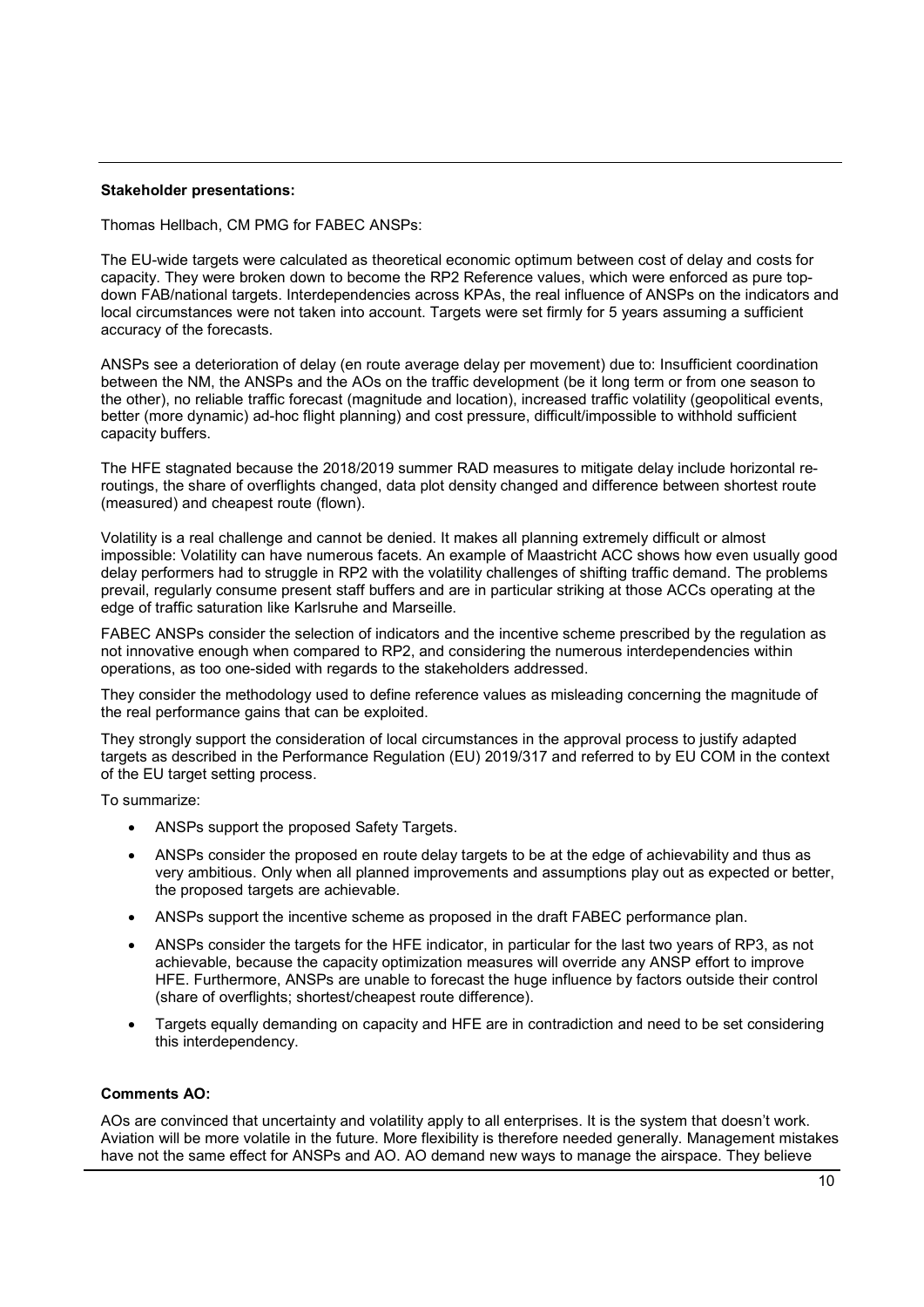that ANSPs could have done things to improve the situation but remained passive. Now with RP3 the situation even becomes worse.

#### Achim Baumann, A4E:

eNM measures due to airspace inefficiencies increased CO2 emissions during summer 2019 by 5.8 per cent, added time and fuel burn, in other words a lot of extra cost for the airlines. AOs want user preferred routes and expect that FRA will bring this as the norm. A4E would not like ANSPs to complain about being used by the regulation but use as a tool for improving their services. Why didn't States push for change of the regulation? Overall the cost is not in line with the benefits respectively the service provided to airlines respective. The process between ANSPs and ECTL seems to be broken and clarification is required. Targets are too much in the comfort zone of the ANSPs and the risk is more on the side of AOs. As a pro-active way forward ANSP/states should address hotspots identified by the Airspace Architecture Study and the transition plan immediately, answer the digitalization challenge and prepare for new business models.

- In the view of A4E the proposed targets lack ambition. The proposed plan makes airlines pay for a service level that is not provided
- Targets are not ambitious or challenging:
	- Environmental targets (KEA) will lead to increase of emissions
	- Capacity targets will allow 100 million minutes of delay
	- Cost will increase without providing the service required
- The incentive scheme will reward underperformance
- The investment plan does not address the current airline needs.

A4E states that FABEC member states are about to approve weakest performance targets ever, and asks for NSAs to

- Challenge air navigation service providers (ANSPs) to deliver the service required by the airlines
- Set ambitious targets to support the challenge
- Promote desired behavior, improvements and best practices
- Ensure that ANSPs deliver both performance and investment plan.

ANSPs on the other hand should:

- Deliver a consistent and cost-efficient service
- Focus on providing operational and cost benefits in all performance areas
- Plan, consult and justify investments based on airspace users needs
- Invest as agreed
- Ensure appropriate staffing resources and adapt to changing requirements

A4E formulates a catalogue of demands which mirrors what has been said earlier.

#### Rory Sergison, IATA:

IATA has participated in 23 consultations which showed all the same picture. Looking back at RP2, IATA states that Performance targets for Environment and capacity have not been met; that there is significant underspending of determined cost in RP2 by EUR -382m and significant economic surplus from en-route activity of EUR 373m. IATA questions the benefits of enhanced cooperation and integration across borders and asks what the added value of FABEC really is.

Concerning RP3 IATA states that the same borders, same routes and same roles remain but with more cost. IATA observes that cost developments lack transparent justification and CBAs which leads to a lack of trust for airspace users.

On the different proposed targets, IATA states: